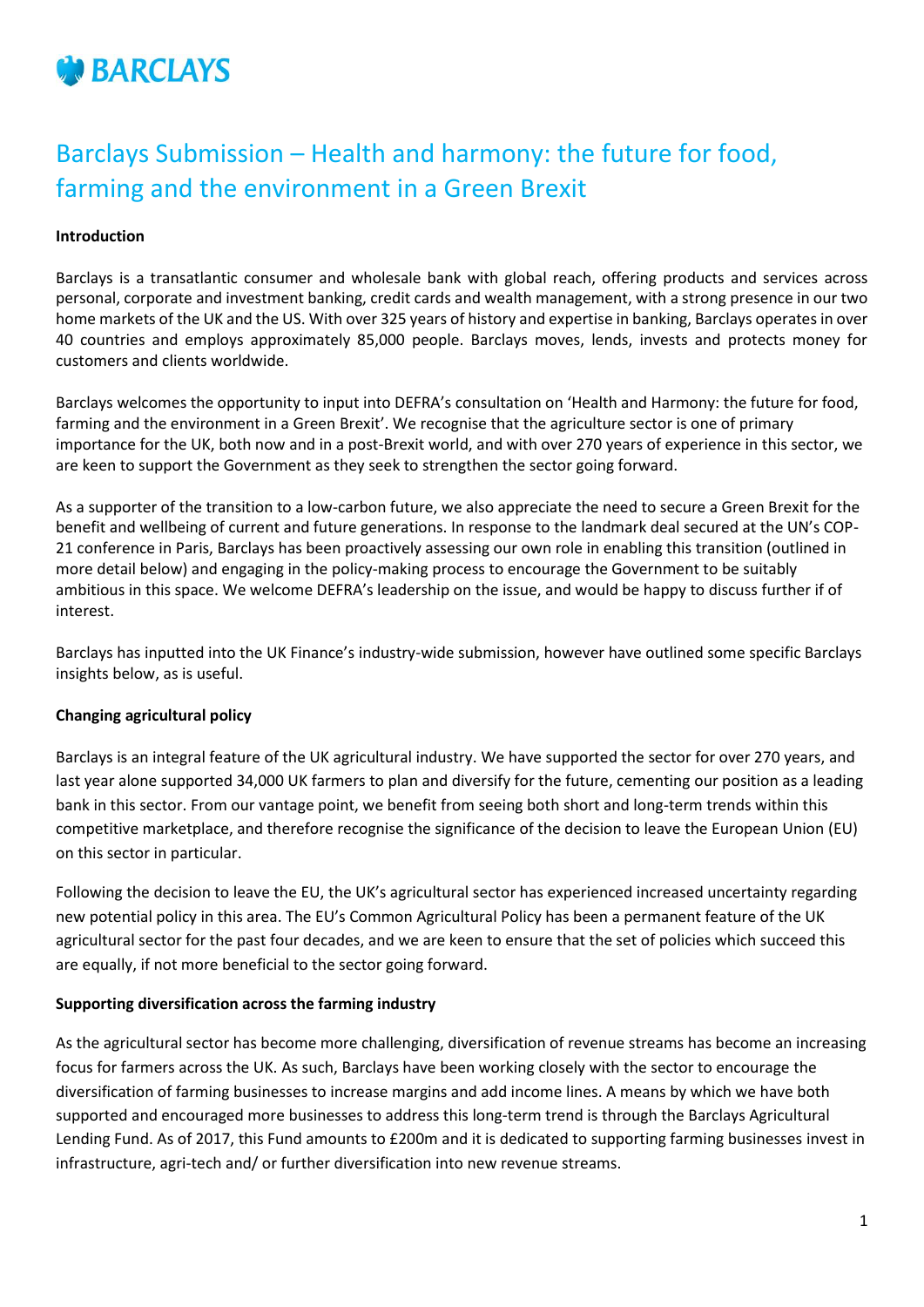# **BARCLAYS**

The Barclays Agricultural Lending Fund was initially launched in 2016 with £100m of funding, however, due to its positive reception and take-up we doubled this last year to £200m last year. The Fund offers a maximum loan amount of £2.5m, with pre-set arrangement fees depending on the term of the loan. It seeks to promote key growth areas within the sector, such as infrastructure and agri-tech, while also encouraging firms to seek new revenue streams to help agricultural businesses compete successfully in a global environment. Technological change and efficiency of production are now such a constant feature, that businesses must continually adapt in order to compete successfully.

# **Barclays goes Green**

As indicated, following the COP-21 Climate Change Conference in Paris 2015, there has been a material shift by governments, businesses and regulators to support the transition to a low-carbon world. It is now widely acknowledged that climate change is one of the most serious global threats facing the planet, requiring both national leadership and global collaboration to provide the solutions required.

Similarly, industry leadership such as that possible within the agricultural sector is critical to supporting both citizens and society move towards a more sustainable model. We therefore welcome the momentum building around the need for a Green Brexit, as industries begin to prepare for the important transition away from membership of the EU.

Barclays recognises its own role in supporting the low-carbon transition, and so in addition to having ambitious internal targets in place – such as the goal to reduce our global carbon footprint by 30% by the end of 2018 – we have also been working hard to create commercial Green products and services which support our clients and customers on their own transition to a greener future.

# Barclays suite of Green Banking products

In order to consolidate our commercial efforts in this space, last year Barclays created a Green Banking Council, dedicated to maximising our green finance efforts, for the benefit of our clients. Since its creation, the Council has excelled at utilising skills from across the Barclays Group, and developing aspirational green products for the UK marketplace. These include:

| No.               | <b>Product name</b> | <b>Product description</b>                                                       |
|-------------------|---------------------|----------------------------------------------------------------------------------|
| 1.<br>Green Bonds |                     | Green Bond investment: Barclays is a leading investment in green bonds, in       |
|                   |                     | having committed to purchase up to £2bn worth of green bonds in 2015. We         |
|                   |                     | currently hold over £1.5bn.                                                      |
|                   |                     | Green Bond issuance: In November Barclays became the first UK bank to issue a    |
|                   |                     | green bond using UK assets, having successfully priced and issued a 0.625%       |
|                   |                     | \$500m green bond, under the Barclays Green Bond Framework, released in          |
|                   |                     | September 2017.                                                                  |
|                   |                     | Green Bond origination: During 2017, Barclays also originated more than \$20bn   |
|                   |                     | of green bonds for our global client-base.                                       |
| 2.                | Green Loan          | Barclays Green Loan is a term lending product where the proceeds of financing    |
|                   |                     | are used for eligible Green projects with the following qualifying environmental |
|                   |                     | themes and activities:                                                           |
|                   |                     | - Projects focused on renewable energy and energy efficiency                     |
|                   |                     | - Green transport                                                                |
|                   |                     | - Sustainable food, agriculture and forestry                                     |
|                   |                     | - Waste management                                                               |
|                   |                     | - Sustainable water                                                              |
|                   |                     | - Cross-sector activities such as carbon energy financing.                       |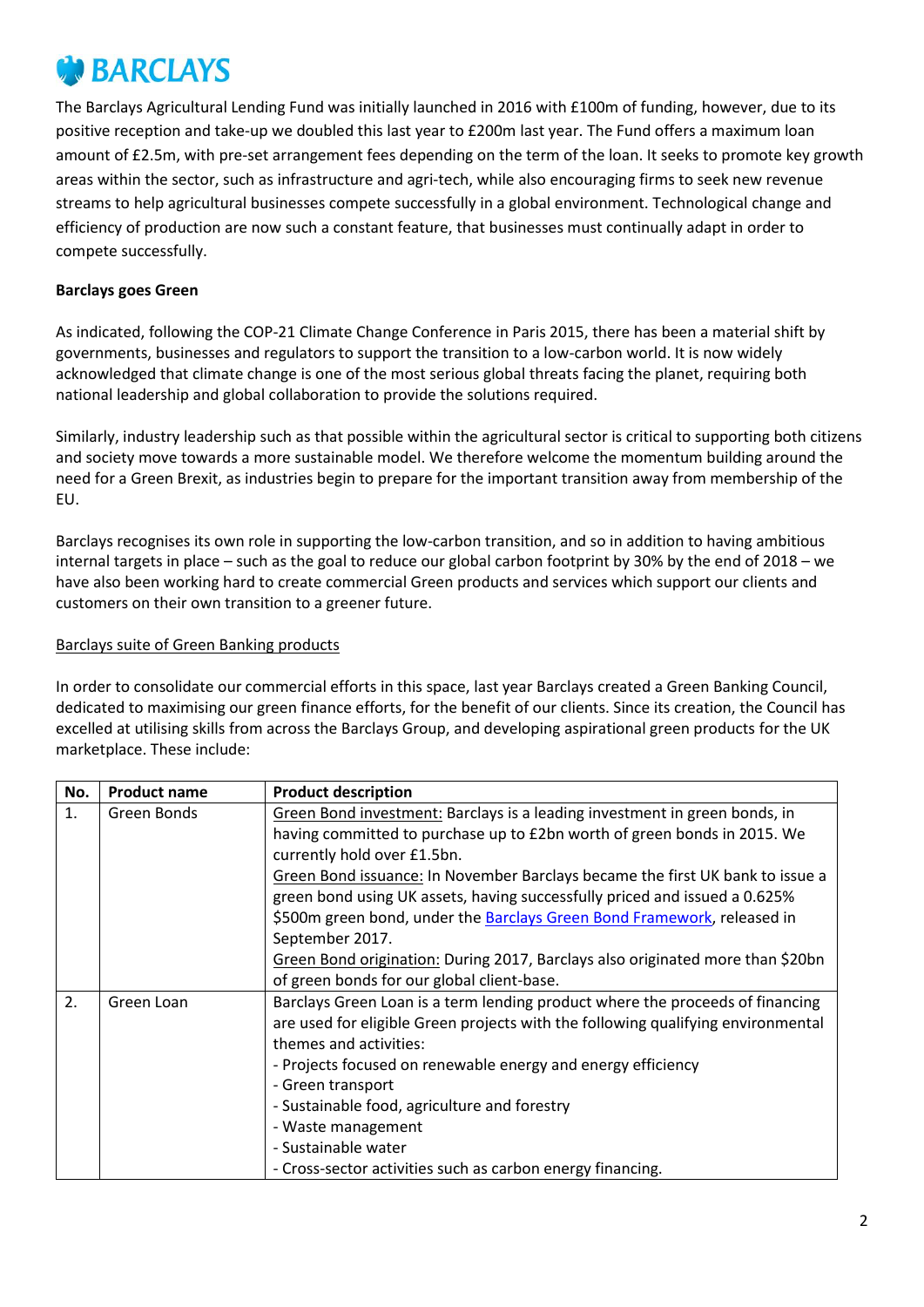

| 3. | <b>Green Deposits</b>       | The Green Deposit is an innovative market development, allowing clients to<br>deposit their excess liquidity into a new product aligning to the Green agenda.<br>The deposits are earmarked against the Green Bonds, and as above are able to<br>be matched against a range of climate-related projects. It is currently available<br>to our larger client-base. |
|----|-----------------------------|------------------------------------------------------------------------------------------------------------------------------------------------------------------------------------------------------------------------------------------------------------------------------------------------------------------------------------------------------------------|
| 4. | <b>Green Asset Finance</b>  | Green Lending supports Asset Finance products where the purpose of funding<br>is used exclusively for eligible assets that support the qualifying environmental<br>themes and activities as defined in the Barclays Green Product Framework.                                                                                                                     |
| 5. | Green Innovation<br>Finance | In addition to the Green Loan, we have expanded our Innovation Finance<br>capabilities to cover Green Lending.                                                                                                                                                                                                                                                   |
| 6. | Green Home<br>Mortgage      | Barclays will reward customers with a lower mortgage rate on certain deals<br>when they purchase an energy efficient new build home. Barclays is the first<br>major UK bank to offer a Green Mortgage product.                                                                                                                                                   |
| 7. | Green Trade Loan            | Supports the green working capital needs of clients from procurement through<br>to final sale of goods. By securing funding from the initial purchase until final<br>payment is received, clients can trade with confidence and plan and manage<br>their cash-flow more accurately.                                                                              |
| 8. | Green Eagle Labs            | Our Green Eagle Labs foster a collaborative working environment, offering<br>subsidised desk spaces to support local British expertise in the low-carbon and<br>sustainable sectors. Residents can access a structured programme of<br>knowledge development, professional networking, and mentors from<br>successful green businesses and Barclays.             |

### **Government leadership**

Leadership from the UK Government is critical to tackling climate change in a substantive manner, and Barclays welcomes both BEIS's Clean Growth Strategy and DEFRA's 25 Year Environment Plan as two key planks of the Government's approach to spurring the Green economy and protecting our natural environment. On the latter, we warmly welcome the plans for a plastic deposit scheme later this year, and would encourage DEFRA to be even more ambitious on tackling plastic and non-recyclable waste, where possible.

Prior to the 2017 Autumn Statement Barclays submitted an entirely Green-oriented Budget Submission for Government consideration (which we attach again now), and we're delighted to have supported the Government's Green Finance Taskforce, whose recommendations led to the launch of our Green Mortgage product – the first of a major high street lender – in early April.

However, there are additional policies which we would recommend DEFRA pursue, to support the agricultural industry to thrive both before leaving the EU, and after leaving the Common Agricultural Policy.

#### Policy recommendations

| A new environmental land management system | Environmental income can be a crucial part of a farm's    |
|--------------------------------------------|-----------------------------------------------------------|
|                                            | business cash-flow, most notably in more marginal farming |
|                                            | areas. Farms increasingly rely on incomes generated       |
|                                            | through tourism and biodiversity, and maintaining and     |
|                                            | developing habitats can be a complex undertaking for      |
|                                            | many businesses.                                          |
|                                            |                                                           |
|                                            | Barclays supports the creation of a simplified system of  |
|                                            | scheme entry. This would be an important strand of any    |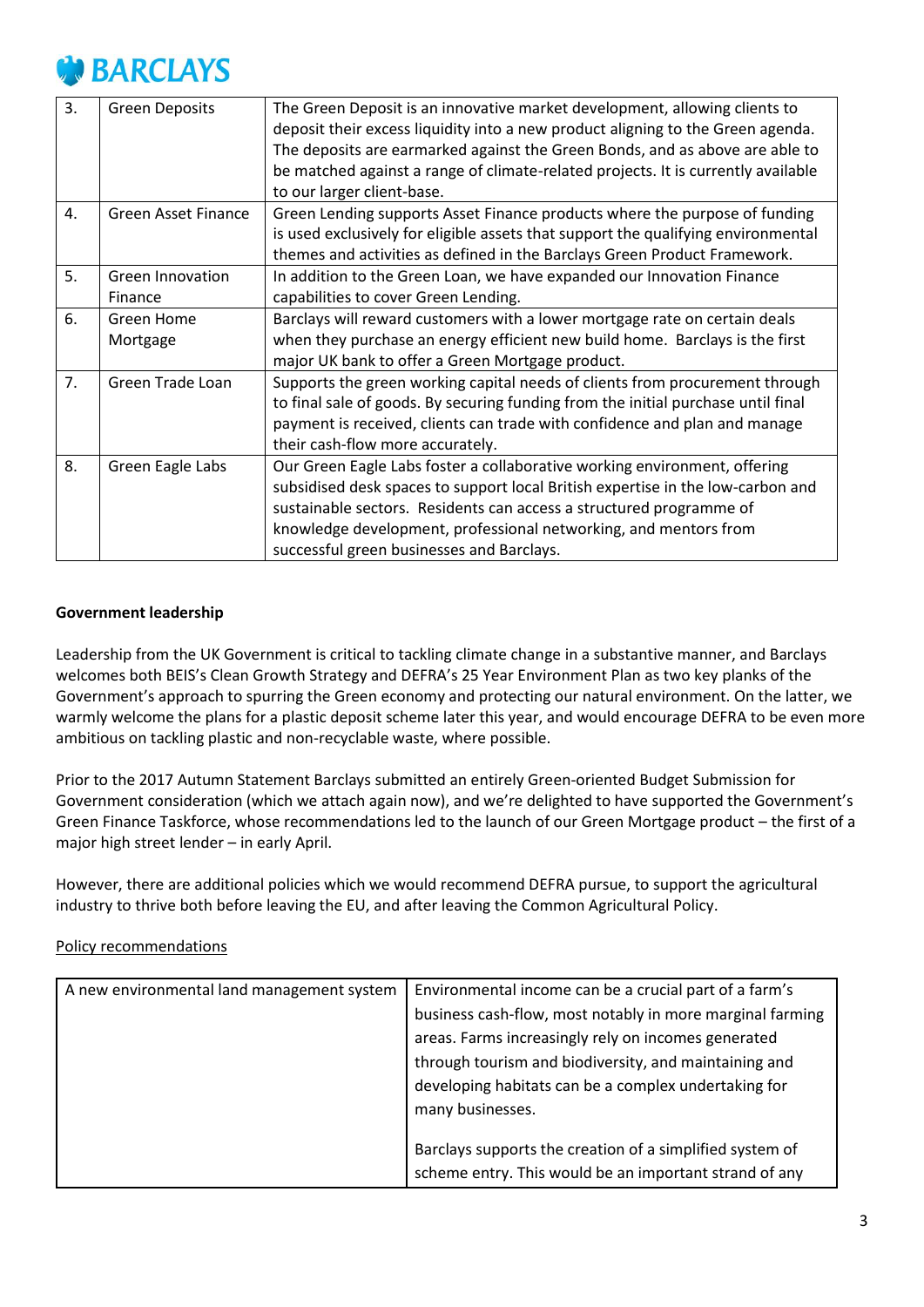# **BARCLAYS**

|                                   | domestic agricultural policy, and should include clarity<br>around the specific timings of payments, among other<br>things. We recommend the scheme including set targets                                                                                                                                                                                                                                                                                                                                                                                                                                                                                                                                                                     |
|-----------------------------------|-----------------------------------------------------------------------------------------------------------------------------------------------------------------------------------------------------------------------------------------------------------------------------------------------------------------------------------------------------------------------------------------------------------------------------------------------------------------------------------------------------------------------------------------------------------------------------------------------------------------------------------------------------------------------------------------------------------------------------------------------|
|                                   | for biodiversity and habitat enhancement where the public<br>will benefit from an improved tourism landscape.                                                                                                                                                                                                                                                                                                                                                                                                                                                                                                                                                                                                                                 |
| Managing risk and volatility      | We have two key proposals to ensure volatility with the<br>agriculture industry is managed appropriately:<br>Increasing investment within infrastructure to<br>1.<br>improve the efficiency of the agricultural industry,<br>and the resilience to withstand periods of more<br>volatility more robustly.<br>2. Proactive promotion of the agri-tech industry by<br>the Government. Agri-tech ensures that a<br>business's Management Information (MI) is<br>properly stored online, enabling banks to better<br>support businesses during both strong and more<br>volatile times. However, take-up is low amongst<br>farmers, and proactive promotion (and continued<br>funding of innovation within the sector) would help<br>improve this. |
| Helping rural communities prosper | Increased uptake of beneficial innovations such as those<br>seen within agri-tech are only possible if broadband<br>coverage is available. We recommend that the<br>Government therefore promote and secure broadband<br>coverage across rural communities within the UK, to enable<br>the industry to best make use of the technological<br>innovations available to them.                                                                                                                                                                                                                                                                                                                                                                   |
| International trade               | The UK agricultural industry is a high-trading sector, which<br>experiences good trading relationships across the EU. We<br>therefore we recommend it is given a distinct, standalone<br>chapter within any future Free Trade Agreement or future<br>partnership agreement between the UK and the EU.                                                                                                                                                                                                                                                                                                                                                                                                                                         |
| Access to talent                  | The UK agricultural sector is dependent on a wide-range of<br>labour, both skilled and unskilled. various skill levels. The<br>availability of this labour is key to the success of the sector<br>and is at the forefront of client concern. This is shown most<br>acutely in field-scale vegetable, fruit, dairy and livestock<br>sectors.<br>We therefore recommend that the sector's reliance on<br>both skilled, and unskilled labour, is accommodated within<br>any future migration policy.                                                                                                                                                                                                                                             |